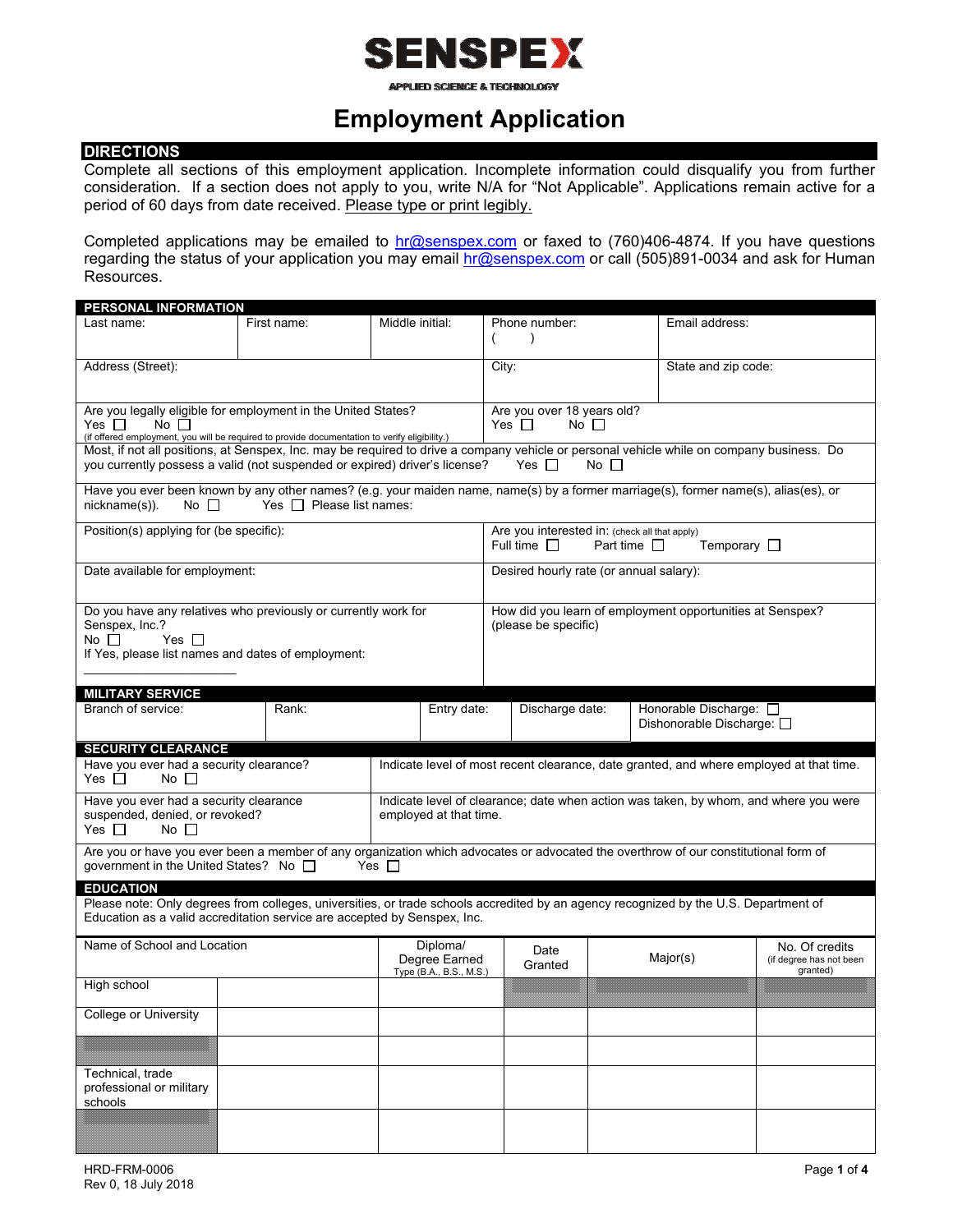

APPLIED SCIENCE & TECHNOLOGY

# **Employment Application**

| <b>EDUCATION CONTINUED</b>                                                                                    |         |       |                                                                                                                                                                                                                                                                                         |                                                                                       |                                      |                                  |                                               |                                                                                |                  |  |
|---------------------------------------------------------------------------------------------------------------|---------|-------|-----------------------------------------------------------------------------------------------------------------------------------------------------------------------------------------------------------------------------------------------------------------------------------------|---------------------------------------------------------------------------------------|--------------------------------------|----------------------------------|-----------------------------------------------|--------------------------------------------------------------------------------|------------------|--|
| the job areas in which you are interested.                                                                    |         |       | List by descriptive title (not course number) any courses that you have taken and any equipment that you can operate that are applicable to                                                                                                                                             |                                                                                       |                                      |                                  |                                               |                                                                                |                  |  |
| Subject or Equipment                                                                                          | Credits | Grade | Subject or Equipment                                                                                                                                                                                                                                                                    | Credits                                                                               | Grade                                |                                  | Subject or Equipment                          | Credits                                                                        | Grade            |  |
|                                                                                                               |         |       |                                                                                                                                                                                                                                                                                         |                                                                                       |                                      |                                  |                                               |                                                                                |                  |  |
|                                                                                                               |         |       |                                                                                                                                                                                                                                                                                         |                                                                                       |                                      |                                  |                                               |                                                                                |                  |  |
|                                                                                                               |         |       |                                                                                                                                                                                                                                                                                         |                                                                                       |                                      |                                  |                                               |                                                                                |                  |  |
|                                                                                                               |         |       |                                                                                                                                                                                                                                                                                         |                                                                                       |                                      |                                  |                                               |                                                                                |                  |  |
|                                                                                                               |         |       | Please indicate any other education or training which you believe qualifies you for the position you are seeking:                                                                                                                                                                       |                                                                                       |                                      |                                  |                                               |                                                                                |                  |  |
|                                                                                                               |         |       |                                                                                                                                                                                                                                                                                         |                                                                                       |                                      |                                  |                                               |                                                                                |                  |  |
|                                                                                                               |         |       |                                                                                                                                                                                                                                                                                         |                                                                                       |                                      |                                  |                                               |                                                                                |                  |  |
| <b>LICENSES / CERTIFICATES</b>                                                                                |         |       |                                                                                                                                                                                                                                                                                         |                                                                                       |                                      |                                  |                                               |                                                                                |                  |  |
|                                                                                                               |         |       | You need not disclose membership in professional organizations that may reveal information regarding race, color, creed, sex, religion,<br>national origin, ancestry, age, disability, marital status, veteran status or any other protected status.                                    |                                                                                       |                                      |                                  |                                               |                                                                                |                  |  |
|                                                                                                               |         |       |                                                                                                                                                                                                                                                                                         |                                                                                       |                                      |                                  |                                               |                                                                                |                  |  |
| Type of License(s) Held                                                                                       |         |       | Agency / Organization                                                                                                                                                                                                                                                                   |                                                                                       |                                      |                                  |                                               | Date Issued & Expiration Date (if applicable)                                  |                  |  |
| Type of License(s) Held                                                                                       |         |       | Agency / Organization                                                                                                                                                                                                                                                                   |                                                                                       |                                      |                                  |                                               | Date Issued & Expiration Date (if applicable)                                  |                  |  |
| Type of License(s) Held                                                                                       |         |       | Agency / Organization                                                                                                                                                                                                                                                                   |                                                                                       |                                      |                                  |                                               |                                                                                |                  |  |
|                                                                                                               |         |       |                                                                                                                                                                                                                                                                                         |                                                                                       |                                      |                                  | Date Issued & Expiration Date (if applicable) |                                                                                |                  |  |
| <b>EMPLOYMENT HISTORY</b>                                                                                     |         |       |                                                                                                                                                                                                                                                                                         |                                                                                       |                                      |                                  |                                               |                                                                                |                  |  |
|                                                                                                               |         |       | Account for your time during at least the past seven (7) years, whether employed, hospitalized, traveling, etc. If employed in your own<br>business, give firm name and complete address of a business reference who can verify your activities during the period. If unemployed during |                                                                                       |                                      |                                  |                                               |                                                                                |                  |  |
|                                                                                                               |         |       | any part of the seven (7) year period, list name and complete address of one person, not a relative, who can verify the unemployment period.                                                                                                                                            |                                                                                       |                                      |                                  |                                               |                                                                                |                  |  |
|                                                                                                               |         |       | Optional: If professional history extends beyond seven (7) years, and is relevant to the position you are applying for, please include details.                                                                                                                                         |                                                                                       |                                      |                                  |                                               |                                                                                |                  |  |
| Employer / Business Name (Present or last position)                                                           |         |       |                                                                                                                                                                                                                                                                                         |                                                                                       | From (mo/yr)                         | To (mo/yr)                       |                                               | <b>Final Salary</b>                                                            |                  |  |
|                                                                                                               |         |       |                                                                                                                                                                                                                                                                                         |                                                                                       |                                      |                                  |                                               |                                                                                |                  |  |
|                                                                                                               |         |       |                                                                                                                                                                                                                                                                                         |                                                                                       |                                      |                                  |                                               | Position Status:                                                               |                  |  |
| Employer Address (Number, Street, City, State, and Zip Code)                                                  |         |       |                                                                                                                                                                                                                                                                                         |                                                                                       | Full time $\Box$<br>Part time $\Box$ |                                  |                                               |                                                                                |                  |  |
|                                                                                                               |         |       |                                                                                                                                                                                                                                                                                         |                                                                                       |                                      |                                  |                                               |                                                                                |                  |  |
| <b>Position Title</b>                                                                                         |         |       |                                                                                                                                                                                                                                                                                         | May we contact this employer to verify employment history?<br>Yes $\Box$<br>No $\Box$ |                                      |                                  |                                               |                                                                                |                  |  |
|                                                                                                               |         |       |                                                                                                                                                                                                                                                                                         |                                                                                       |                                      |                                  |                                               |                                                                                |                  |  |
| Job duties (Include specific skills to perform duties outlined)                                               |         |       |                                                                                                                                                                                                                                                                                         |                                                                                       |                                      |                                  |                                               |                                                                                |                  |  |
|                                                                                                               |         |       |                                                                                                                                                                                                                                                                                         |                                                                                       |                                      |                                  |                                               |                                                                                |                  |  |
| Reason for leaving or wanting to leave:                                                                       |         |       |                                                                                                                                                                                                                                                                                         | Supervisor's name                                                                     |                                      |                                  | Phone number                                  |                                                                                |                  |  |
|                                                                                                               |         |       |                                                                                                                                                                                                                                                                                         |                                                                                       |                                      |                                  |                                               |                                                                                |                  |  |
|                                                                                                               |         |       | Under what circumstances did your employment end with this employer?                                                                                                                                                                                                                    |                                                                                       | Resigned $\Box$                      |                                  | Terminated (fired) [                          |                                                                                |                  |  |
| Quit after being told you would be terminated (fired) $\Box$                                                  |         |       | Left by mutual agreement following notice of unsatisfactory performance $\Box$                                                                                                                                                                                                          |                                                                                       |                                      | Reduction in force/Layoff $\Box$ |                                               | Left by mutual agreement following charges or allegations of misconduct $\Box$ |                  |  |
|                                                                                                               |         |       |                                                                                                                                                                                                                                                                                         |                                                                                       |                                      |                                  |                                               |                                                                                |                  |  |
| Employer / Business Name (Present or last position)                                                           |         |       |                                                                                                                                                                                                                                                                                         |                                                                                       | From (mo/yr)                         | To (mo/yr)                       |                                               | <b>Final Salary</b>                                                            |                  |  |
|                                                                                                               |         |       |                                                                                                                                                                                                                                                                                         |                                                                                       |                                      |                                  |                                               |                                                                                |                  |  |
| Employer Address (Number, Street, City, State, and Zip Code)                                                  |         |       |                                                                                                                                                                                                                                                                                         |                                                                                       |                                      |                                  |                                               | Position Status:                                                               |                  |  |
|                                                                                                               |         |       |                                                                                                                                                                                                                                                                                         |                                                                                       |                                      |                                  |                                               | Full time $\Box$                                                               | Part time $\Box$ |  |
| <b>Position Title</b>                                                                                         |         |       |                                                                                                                                                                                                                                                                                         |                                                                                       |                                      |                                  |                                               | May we contact this employer to verify employment history?                     |                  |  |
|                                                                                                               |         |       |                                                                                                                                                                                                                                                                                         |                                                                                       | Yes $\Box$                           | No $\Box$                        |                                               |                                                                                |                  |  |
| Job duties (Include specific skills to perform duties outlined)                                               |         |       |                                                                                                                                                                                                                                                                                         |                                                                                       |                                      |                                  |                                               |                                                                                |                  |  |
|                                                                                                               |         |       |                                                                                                                                                                                                                                                                                         |                                                                                       |                                      |                                  |                                               |                                                                                |                  |  |
| Reason for leaving or wanting to leave:                                                                       |         |       |                                                                                                                                                                                                                                                                                         | Supervisor's name                                                                     |                                      |                                  | Phone number                                  |                                                                                |                  |  |
|                                                                                                               |         |       |                                                                                                                                                                                                                                                                                         |                                                                                       |                                      |                                  |                                               |                                                                                |                  |  |
|                                                                                                               |         |       | Under what circumstances did your employment end with this employer?                                                                                                                                                                                                                    |                                                                                       | Resigned $\Box$                      |                                  | Terminated (fired) □                          |                                                                                |                  |  |
| Quit after being told you would be terminated (fired) $\Box$                                                  |         |       |                                                                                                                                                                                                                                                                                         |                                                                                       |                                      |                                  |                                               | Left by mutual agreement following charges or allegations of misconduct $\Box$ |                  |  |
| Left by mutual agreement following notice of unsatisfactory performance $\Box$<br>Reduction in force/Layoff □ |         |       |                                                                                                                                                                                                                                                                                         |                                                                                       |                                      |                                  |                                               |                                                                                |                  |  |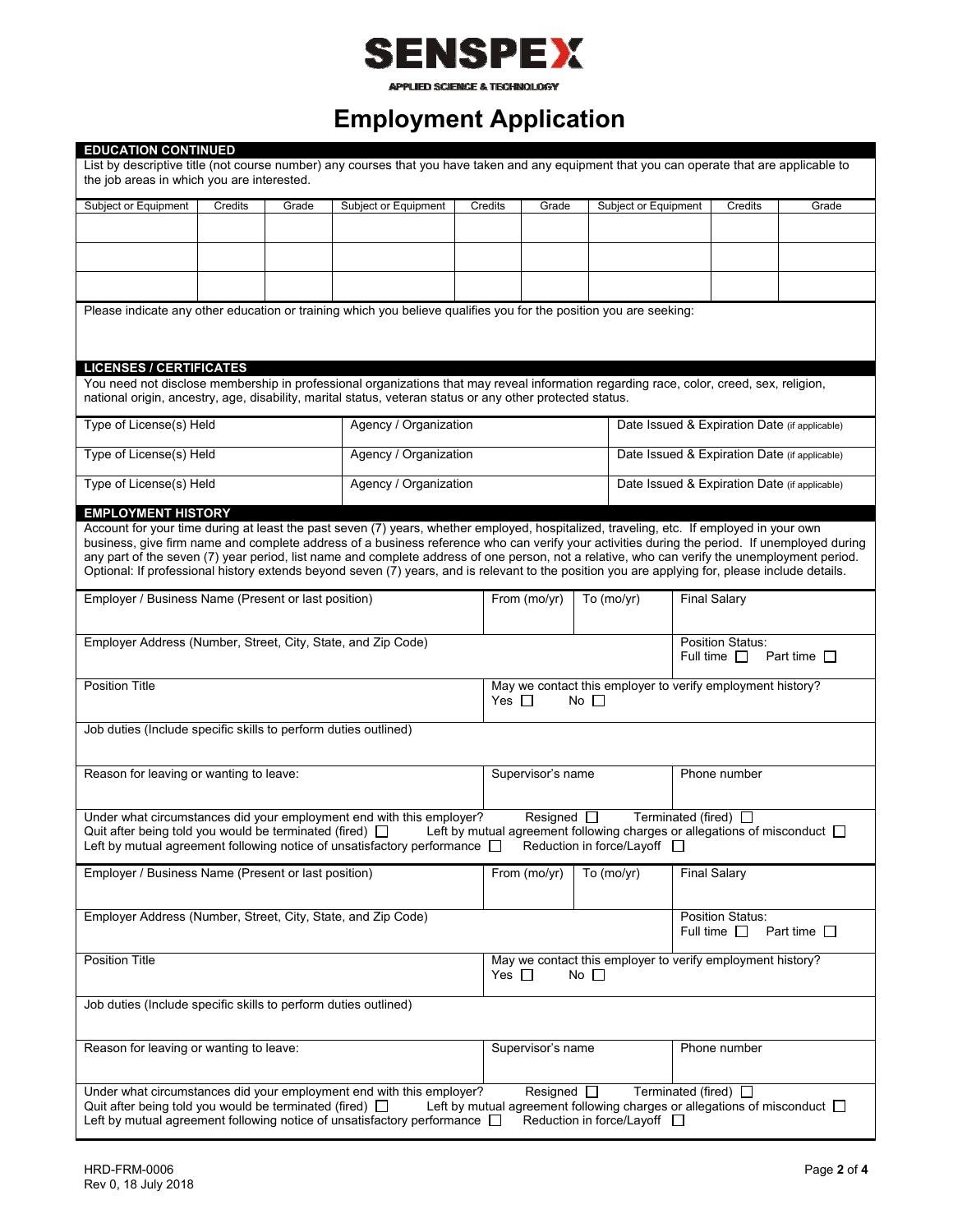

APPLIED SCIENCE & TECHNOLOGY

# **Employment Application**

|                                                                                                                                                                                                                                                                                                                                                                                    | <b>EMPLOYMENT HISTORY CONTINUED</b>     |                                                                                                                                                                                                                        |                                                                                                                                                          |                                                                                       |                                                                 |  |  |
|------------------------------------------------------------------------------------------------------------------------------------------------------------------------------------------------------------------------------------------------------------------------------------------------------------------------------------------------------------------------------------|-----------------------------------------|------------------------------------------------------------------------------------------------------------------------------------------------------------------------------------------------------------------------|----------------------------------------------------------------------------------------------------------------------------------------------------------|---------------------------------------------------------------------------------------|-----------------------------------------------------------------|--|--|
|                                                                                                                                                                                                                                                                                                                                                                                    |                                         | Employer / Business Name (Present or last position)                                                                                                                                                                    | From (mo/yr)                                                                                                                                             | To (mo/yr)                                                                            | <b>Final Salary</b>                                             |  |  |
| Employer Address (Number, Street, City, State, and Zip Code)<br>Position Status:<br>Full time $\Box$                                                                                                                                                                                                                                                                               |                                         |                                                                                                                                                                                                                        |                                                                                                                                                          |                                                                                       | Part time $\,\Box\,$                                            |  |  |
| <b>Position Title</b>                                                                                                                                                                                                                                                                                                                                                              |                                         |                                                                                                                                                                                                                        | May we contact this employer to verify employment history?<br>Yes $\Box$<br>$No$ $\Box$                                                                  |                                                                                       |                                                                 |  |  |
| Job duties (Include specific skills to perform duties outlined)                                                                                                                                                                                                                                                                                                                    |                                         |                                                                                                                                                                                                                        |                                                                                                                                                          |                                                                                       |                                                                 |  |  |
| Reason for leaving or wanting to leave:                                                                                                                                                                                                                                                                                                                                            |                                         |                                                                                                                                                                                                                        | Supervisor's name                                                                                                                                        |                                                                                       | Phone number                                                    |  |  |
|                                                                                                                                                                                                                                                                                                                                                                                    |                                         | Under what circumstances did your employment end with this employer?<br>Quit after being told you would be terminated (fired) $\Box$<br>Left by mutual agreement following notice of unsatisfactory performance $\Box$ | Terminated (fired) □<br>Resigned $\Box$<br>Left by mutual agreement following charges or allegations of misconduct $\Box$<br>Reduction in force/Layoff □ |                                                                                       |                                                                 |  |  |
|                                                                                                                                                                                                                                                                                                                                                                                    |                                         | Employer / Business Name (Present or last position)                                                                                                                                                                    | From (mo/yr)                                                                                                                                             | To $(mo/yr)$                                                                          | <b>Final Salary</b>                                             |  |  |
| Employer Address (Number, Street, City, State, and Zip Code)                                                                                                                                                                                                                                                                                                                       |                                         |                                                                                                                                                                                                                        |                                                                                                                                                          |                                                                                       | <b>Position Status:</b><br>Full time $\Box$<br>Part time $\Box$ |  |  |
| <b>Position Title</b>                                                                                                                                                                                                                                                                                                                                                              |                                         |                                                                                                                                                                                                                        |                                                                                                                                                          | May we contact this employer to verify employment history?<br>Yes $\Box$<br>No $\Box$ |                                                                 |  |  |
| Job duties (Include specific skills to perform duties outlined)                                                                                                                                                                                                                                                                                                                    |                                         |                                                                                                                                                                                                                        |                                                                                                                                                          |                                                                                       |                                                                 |  |  |
|                                                                                                                                                                                                                                                                                                                                                                                    | Reason for leaving or wanting to leave: |                                                                                                                                                                                                                        |                                                                                                                                                          | Supervisor's name                                                                     | Phone number                                                    |  |  |
| Under what circumstances did your employment end with this employer?<br>Resigned $\Box$<br>Terminated (fired) $\Box$<br>Quit after being told you would be terminated (fired) $\Box$<br>Left by mutual agreement following charges or allegations of misconduct [<br>Left by mutual agreement following notice of unsatisfactory performance $\Box$<br>Reduction in force/Layoff □ |                                         |                                                                                                                                                                                                                        |                                                                                                                                                          |                                                                                       |                                                                 |  |  |
| LIST ADDITIONAL EMPLOYMENT (to make this record cover at least seven (7) years (continue on a separate page if necessary)                                                                                                                                                                                                                                                          |                                         |                                                                                                                                                                                                                        |                                                                                                                                                          |                                                                                       |                                                                 |  |  |
| From (mo/yr)                                                                                                                                                                                                                                                                                                                                                                       | To (mo/yr)                              | Company                                                                                                                                                                                                                | <b>Address</b>                                                                                                                                           |                                                                                       | Job title and major duties                                      |  |  |
| From (mo/yr)                                                                                                                                                                                                                                                                                                                                                                       | To $(mo/vr)$                            | Company                                                                                                                                                                                                                | Address                                                                                                                                                  |                                                                                       | Job title and major duties                                      |  |  |
| From (mo/yr)                                                                                                                                                                                                                                                                                                                                                                       | To (mo/yr)                              | Company                                                                                                                                                                                                                | Address                                                                                                                                                  |                                                                                       | Job title and major duties                                      |  |  |
| From (mo/yr)                                                                                                                                                                                                                                                                                                                                                                       | To (mo/yr)                              | Company                                                                                                                                                                                                                | <b>Address</b>                                                                                                                                           |                                                                                       | Job title and major duties                                      |  |  |
| From (mo/yr)                                                                                                                                                                                                                                                                                                                                                                       | To (mo/yr)                              | Company                                                                                                                                                                                                                | Address                                                                                                                                                  |                                                                                       | Job title and major duties                                      |  |  |
|                                                                                                                                                                                                                                                                                                                                                                                    |                                         |                                                                                                                                                                                                                        |                                                                                                                                                          |                                                                                       |                                                                 |  |  |
| PROFESSIONAL REFERENCES                                                                                                                                                                                                                                                                                                                                                            |                                         |                                                                                                                                                                                                                        |                                                                                                                                                          |                                                                                       |                                                                 |  |  |
| List three (3) professional references that we may contact. Professional references may include, but are not limited to: former employer, a<br>colleague, a client, a vendor, supervisor, professor, coach, and college advisors.                                                                                                                                                  |                                         |                                                                                                                                                                                                                        |                                                                                                                                                          |                                                                                       |                                                                 |  |  |
| Name                                                                                                                                                                                                                                                                                                                                                                               | Relationship to you / Company           |                                                                                                                                                                                                                        | Phone                                                                                                                                                    |                                                                                       | Email                                                           |  |  |
| Name                                                                                                                                                                                                                                                                                                                                                                               | Relationship to you / Company           |                                                                                                                                                                                                                        | Phone                                                                                                                                                    |                                                                                       | Email                                                           |  |  |
| Name                                                                                                                                                                                                                                                                                                                                                                               |                                         | Relationship to you / Company                                                                                                                                                                                          | Phone                                                                                                                                                    |                                                                                       | Email                                                           |  |  |
|                                                                                                                                                                                                                                                                                                                                                                                    |                                         |                                                                                                                                                                                                                        |                                                                                                                                                          |                                                                                       |                                                                 |  |  |